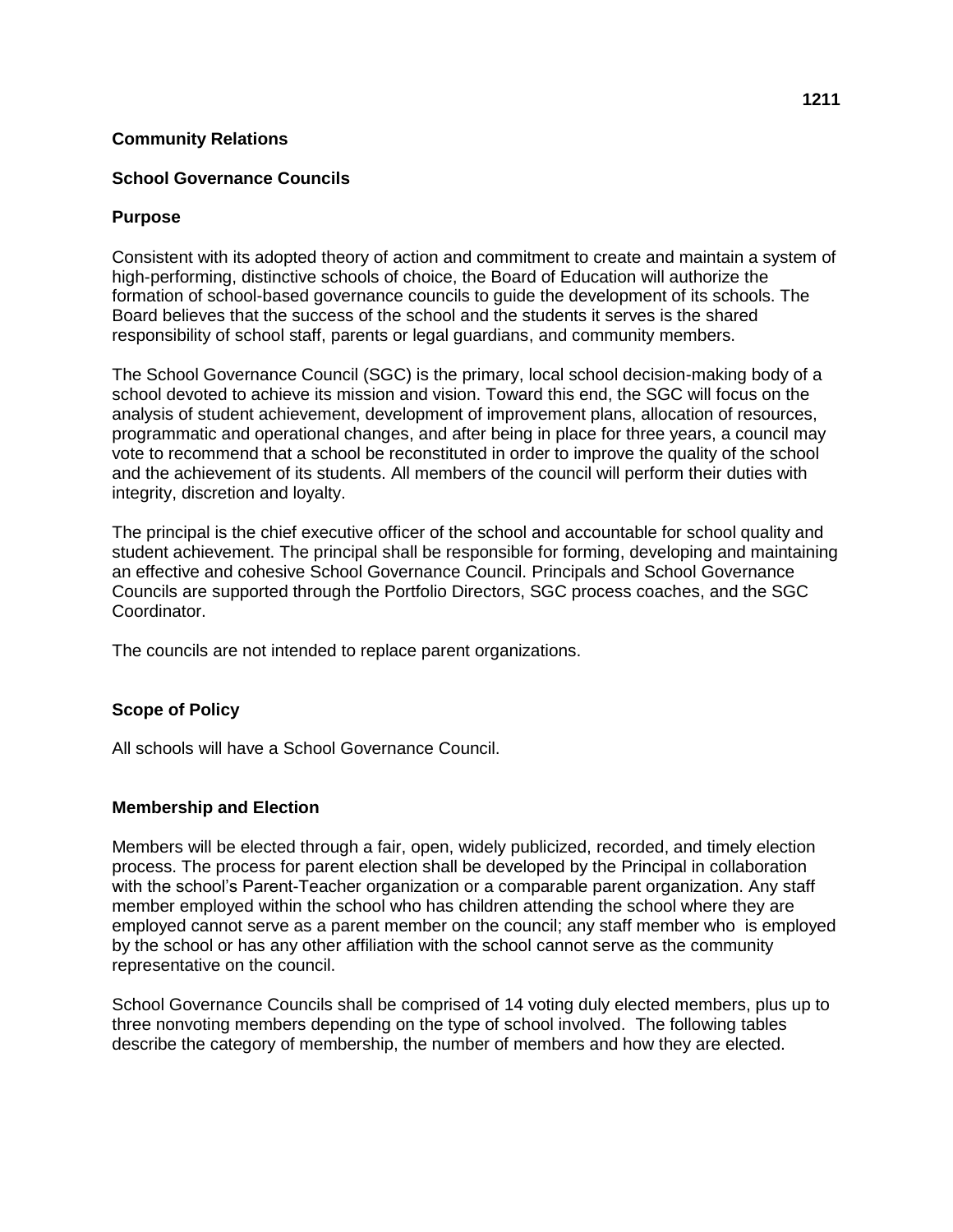| Member                                                             | <b>Number</b> | <b>Election Process</b>                                                                                                                                                                      |  |
|--------------------------------------------------------------------|---------------|----------------------------------------------------------------------------------------------------------------------------------------------------------------------------------------------|--|
| Parents or guardians of students<br>currently attending the school | 7             | Elected by the parents/legal guardians of<br>students attending the school, each<br>household with students attending the school<br>will have one vote in the SGC parent election<br>process |  |
| Teachers (as per state definition*) at<br>the school               | 5             | Elected by the teachers of the school<br>Elected by the parent/legal guardian and<br>teacher members of the council                                                                          |  |
| Community leaders within the school<br>district                    | $\mathcal{P}$ |                                                                                                                                                                                              |  |
| School principal or designee<br>(nonvoting)                        |               | Principal may participate directly or name a<br>designee                                                                                                                                     |  |

Additional members and election process in high schools:

| Member                                                    | <b>Number</b> | <b>Election Process</b>              |  |
|-----------------------------------------------------------|---------------|--------------------------------------|--|
| Student members, high school<br>councils only (nonvoting) |               | Elected by the school's student body |  |

The names and contact information (email and/or telephone number) for the SGC members will be made available to the school community via approved SGC meeting minutes attendance, and the school and district websites.

The Parent Chair of each School Governance Council shall be elected every two years by the 14 members of the council. A Parent Chair may not serve two consecutive terms as SGC chair.

All members are equal partners in decision-making, and all decisions are made by consensus. If consensus cannot be achieved, decisions are made by a two-thirds majority vote. When a vote is taken, it must be open and recorded; secret ballots are not permitted. Consensus is defined as all members being in agreement or members being able to support the general agreement of the group.

### **Requirements**

In order to continue to have a strong and effective council, any members that join the council must attend all required trainings provided by the District. Failure to meet training requirements will result in removal from the council. The trainings will provide SGC members with the necessary skills and tools to be active participants in the decision-making process.

Teacher representatives must be teachers in active service at the school and parent representatives must be parents of children currently attending the school.

School Governance Councils shall meet at least six times per year. The principal of the school shall make the SGC meeting schedule for the academic year available to the school community, by the end of October of each year, via the school and district websites, emailing it to staff and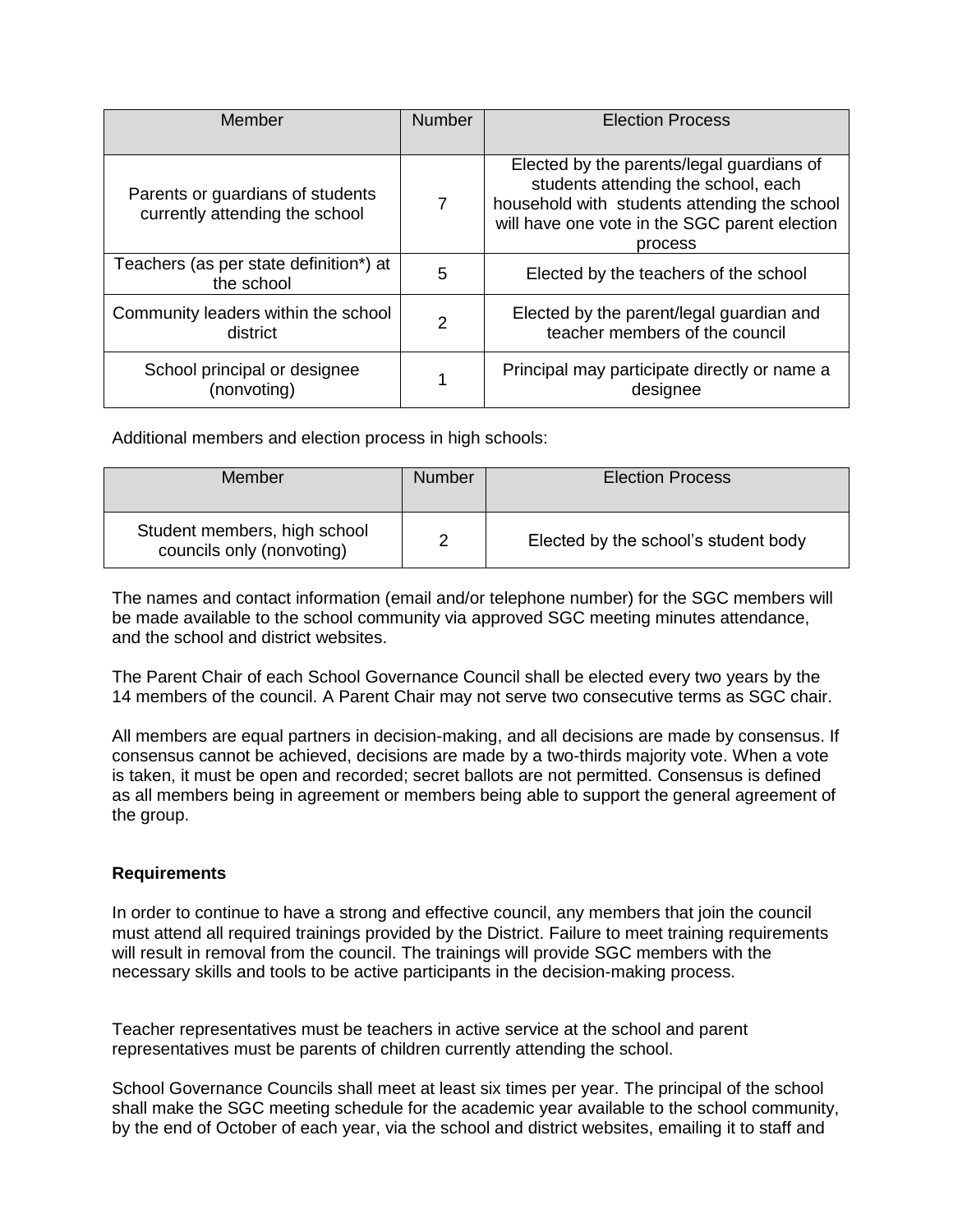parents, and displaying it in key areas of the school. Absence from two consecutive meetings or half of the meetings will result in removal from the council.

# **Terms of Voting**

Voting members shall have a two-year term and no one member can serve more than two terms on a council, if re-elected for a second term. The nonvoting student members shall serve a oneyear term, and no student member can serve more than two terms, if re-elected for a second term. After the two terms are completed, the council will have elections in the month of May following the requirements stated in the election process within this policy. This process also includes any vacancies throughout the year. (See Attachment A for Guidance on Election Procedures.) The year of each term shall be from July through June.

### **Roles and Responsibilities**

#### **A. Parent-Chairperson**

The Parent Chair shall:

- 1. Work with the Principal to prepare the agenda and ground rules for SGC meetings
- 2. Conduct the SGC meetings
- 3. Select a member to take attendance and minutes of a least six SGC meetings
- 4. Attend semi-annual district-wide meetings of SGC Chairs /Co-Chairs with the **Superintendent**
- 5. Attend annual meeting of SGC Chairs/Co-Chairs with the Board of Education
- 6. Maintain regular communication with Principal, and SGC Coordinator, and the Parent Organization President

### **B. Principal or School Director**

The Principal shall:

- 1. Serve as the SGC Co-Chair
- 2. Work collaboratively with the Parent Chair to prepare the agenda and ground rules for the SGC meetings
- 3. Inform and provide school related information to the council in a timely fashion, make recommendations, and implement agreed-upon SGC decisions
- 4. Maintain on file, for at least four years, all documentation related to SGC elections (parents, teachers, community members, students), meeting agenda, minutes, and attendance. Provide any of these documents to the Superintendent or his/her designee upon request.
- 5. Distribute approved SGC minutes to SGC members and school community via email, and by posting them on the school and district websites, by displaying them in an appropriate and visible space in the school building, and by including them in staff and parent newsletters
- 6. Submit a complete list of the elected SGC members to the Superintendent or designees no later than June 1<sup>st</sup> of each year.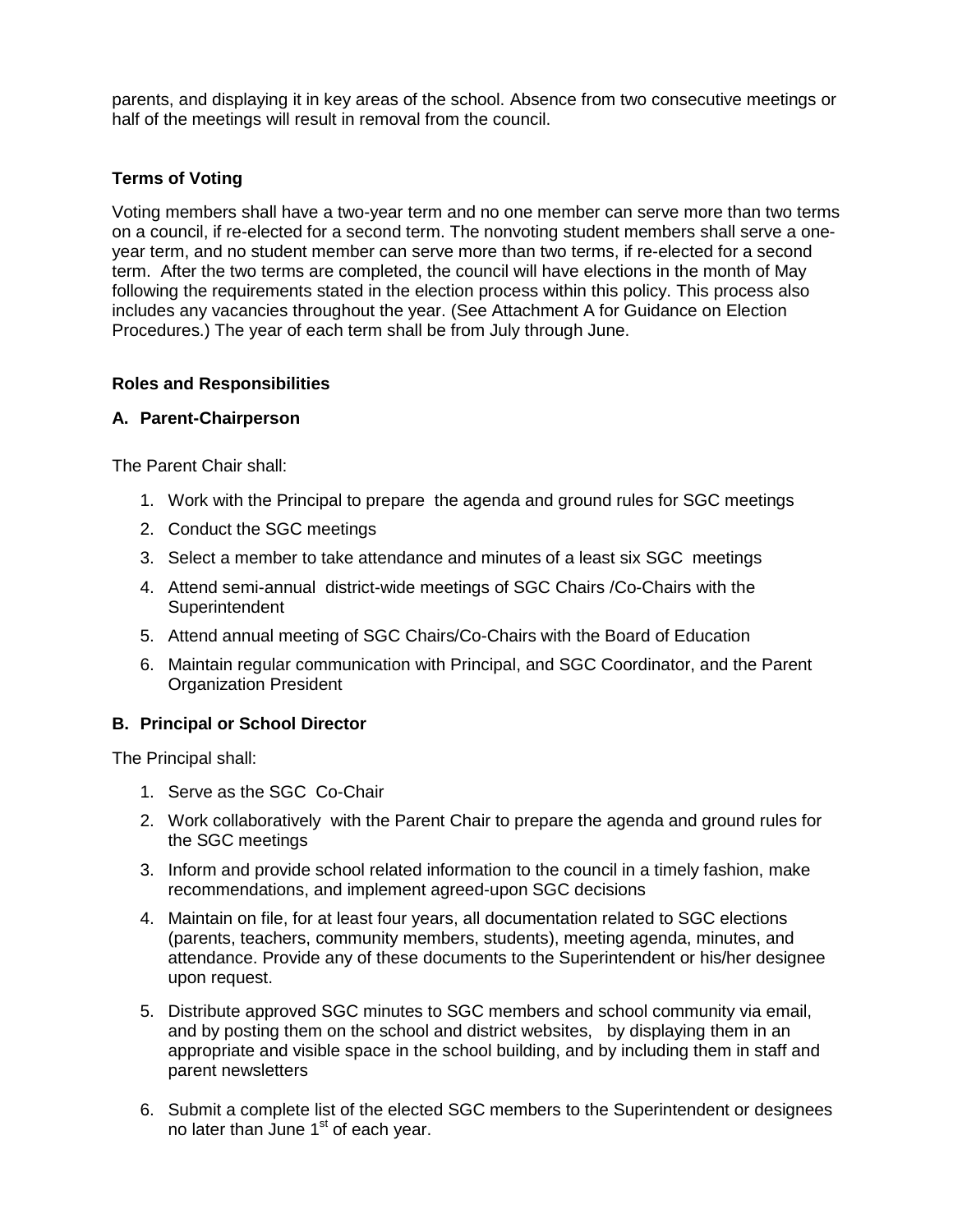In the exceptional case where the principal is in disagreement with the consensus or two-thirds vote of the SGC, the Superintendent or designee shall review both recommendations and make a final determination.

### **C. Council Members**

The council collectively, shall establish an effective timeline for the following functions:

- 1. Analyze school achievement data and school needs as they relate to the school's improvement plan.
- 2. Assist in developing and reviewing the School Accountability Plan (SAP) and advise the Principal before the report is submitted to the Superintendent of Schools. The council as a whole must approve SAP before the Parent Chair and Principal sign the consent form and submit it to the School Governance Council Coordinator by the end of October.
- 3. Review fiscal objectives of the school's draft budget and advise the Principal before the budget is submitted to the superintendent. The council as a whole must approve the school budget before the Parent Chair and Principal sign the consent form and submit it to the School Governance Council Coordinator by the end of February.
- 4. Participate in the Executive Search Committee for the hiring of the school principal or other administrators of the school by conducting interviews of candidates and reporting on such interviews to the superintendent of schools for the district and the local and regional board of education. The SGC will complete the Office of Talent Management form stating recommendations and comments of at least two candidates for the superintendent's consideration
- 5. Assist the Principal in making programmatic and operational changes to improve the school's achievement.
- 6. Develop and approve a written school parent involvement policy that outlines the role of parents and guardians. Schools that receive federal Title 1 funds are required to have a parent involvement policy developed jointly with, approved by, and distributed to parents. Note: A district Title 1 policy can serve this purpose.
- 7. Work with the Principal in the promotion of the school as a parental choice relative to its enrollment goals.
- 8. Work with school administrators in developing and approving a school compact for parents, legal guardians, and students that outlines the school's goals and academic focus identifying ways that parents and school personnel can build a partnership to improve student learning. The council as a whole must approve the school compact before the Parent Chair and Principal sign the consent form and submit it to the Chief of Early Literacy and Parent Engagement.

Schools that receive federal Title I funds are required to have a school-parent compact, developed with parents.

- 9. Work with the Principal in reviewing data around partnership impact and viability of new school partnerships. Review and approve an after-school program.
- 10. Advise and assist the Principal in the analysis of the school survey data and creation of programs to improve school climate.
- 11. For those schools mandated by state law, after being in place for three years, a council may vote to recommend that a school be reconstituted using one of the following models for reconstitution: (1) turnaround; (2) restart; (3) transformation; (4) CommPact school; (5) innovation school; and (6) any other model developed under federal law. However, a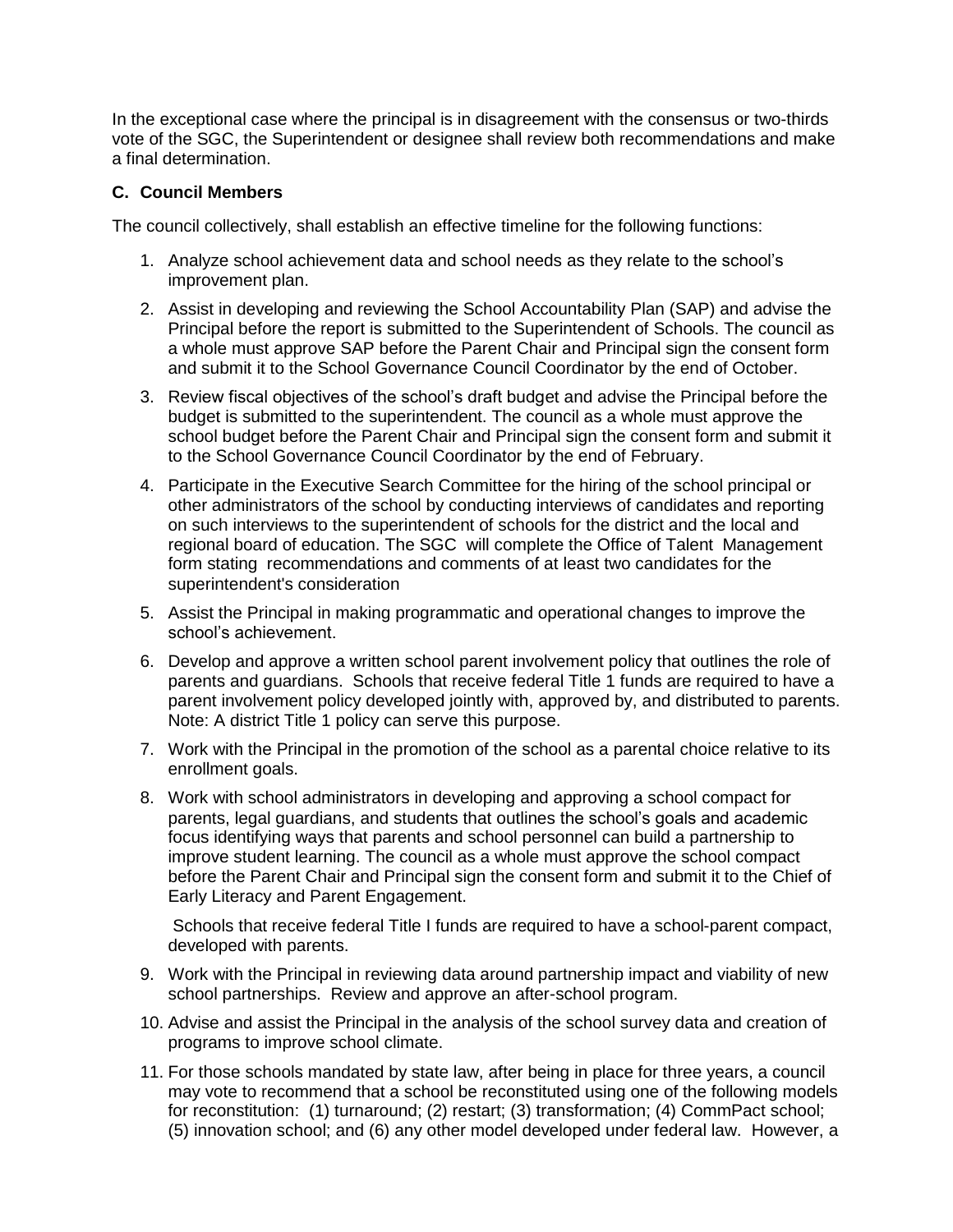council cannot vote to reconstitute a school if it was already reconstituted for another purpose. The statute provides a process whereby the council's recommendation for reconstitution must be heard by the local board of education which must accept, modify or reject the proposal. In a case where the council and the local board of education cannot agree on reconstitution, the Commissioner of Education must decide. The State Board of Education cannot allow more than 25 schools per year to be reconstituted under state law (Public Act 10-111).

#### **Reporting and Oversight**

All schools are expected to adhere to all provisions of this policy regarding school governance councils with regard to the manner of representation and conduct of elections.

School Governance Council meetings are open to the public, but are not meetings with the public.

Each School Governance Council shall report annually to the school's stakeholders on their progress in meeting the goals of the School Accountability Plan (SAP).

The Board of Education shall conduct an annual forum with School Governance Council Chairs and Co-Chairs to assess the implementation of this policy.

Within available resources, the Superintendent shall maintain one website with information about all School Governance Councils that includes an updated schedule of meetings, a link to the minutes of each past meeting, and resources for parents, including, but not limited to, staff contact information and informational materials.

The Superintendent will report annually to the Board on the effectiveness of School Governance Councils as an element of the Board's strategy to close the achievement gap for Hartford students and recommend revision of the policy as warranted.

This policy will be reviewed by the Board of Education annually to make any changes deemed necessary and make sure the requirements of the policy are met.

Legal Reference: Substitute Senate Bill No. 438 Public Act No. 10-111 An Act Concerning Education Reform in Connecticut

Policy adopted: May 19, 2009 **HARTFORD PUBLIC SCHOOLS** Policy Revised: November 15, 2011 Hartford, Connecticut Policy Revised: October 15, 2013 Policy Revised: November 18, 2014